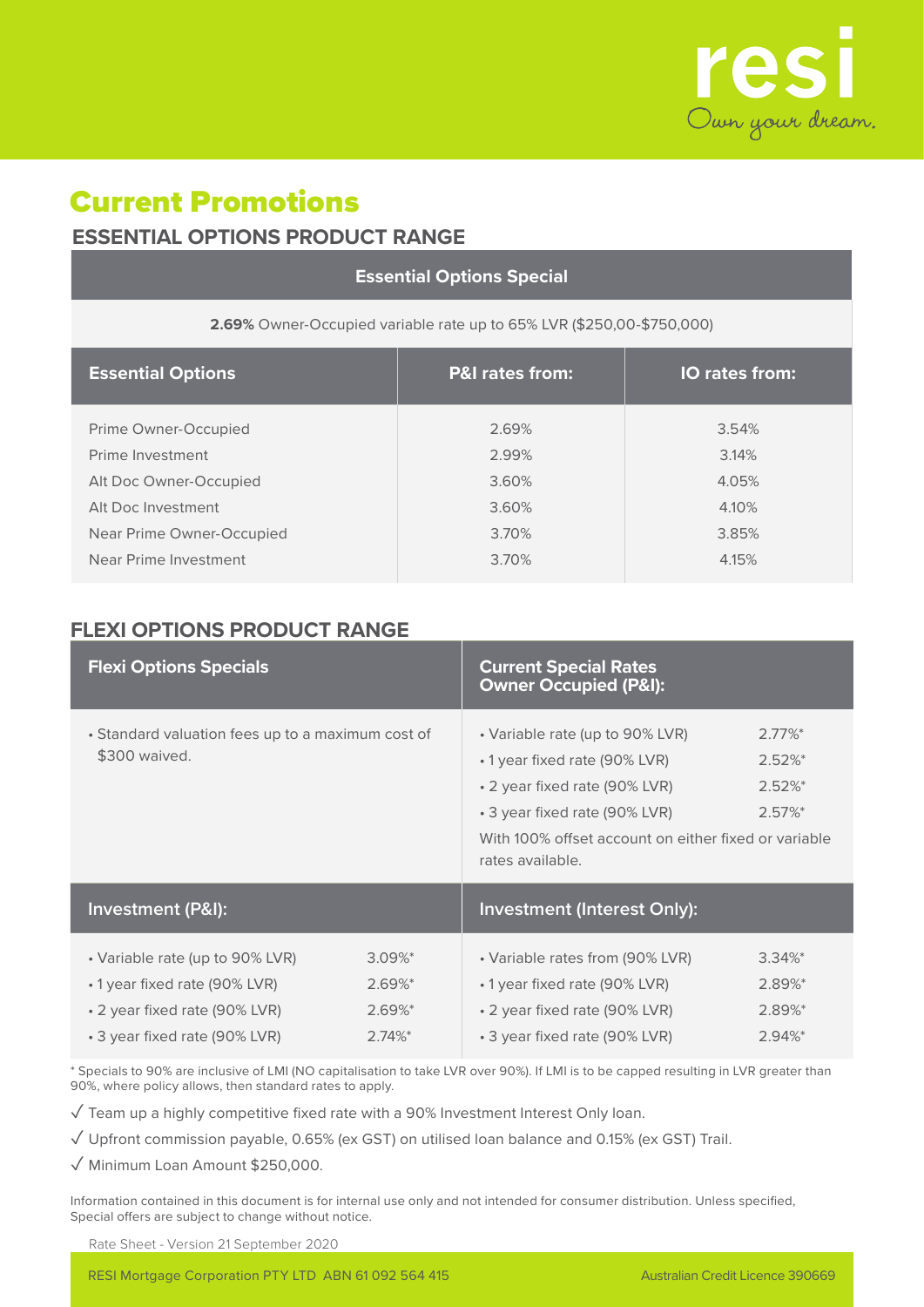

## Essential Options Product Range

## **PRIME FULL DOC RATES**

#### **Variable Rates**

| l Loan Amount                    | Owner Occupied           |       |          |         |             | Investment     |                          |
|----------------------------------|--------------------------|-------|----------|---------|-------------|----------------|--------------------------|
| <b>LVR</b>                       | ≤65%                     | ≤80%  | >80%-90% | $>90\%$ | $\leq 80\%$ | $>80\% - 90\%$ | >90%                     |
| <b>Essential Options P&amp;I</b> | $2.69*%$                 | 2.81% | 2.84%    | 2.94%   | 2.99%       | 3.12%          |                          |
| <b>Essential Options IO</b>      | $\overline{\phantom{0}}$ | 3.54% | 3.64%    |         | 3.14%       | $3.55\%$       | $\overline{\phantom{a}}$ |

\*Loan Amounts from \$250,000-\$750-000, PAYG Only.

## **PRIME ALT DOC RATES**

#### **Variable Rates**

| Loan Amount                      | <b>Owner Occupied</b> |           |             | Investment |
|----------------------------------|-----------------------|-----------|-------------|------------|
| <b>LVR</b>                       | $\leq 60\%$           | $>60-80%$ | $\leq 60\%$ | $>60-80\%$ |
| <b>Essential Options P&amp;I</b> | 3.60%                 | 4.05%     | 3.60%       | 4.30%      |
| <b>Essential Options IO</b>      | 4.05%                 | 4.25%     | 4.10%       | 4.50%      |

## **NEAR PRIME FULL DOC RATES**

#### **Variable Rates**

| l Loan Amount                    | <b>Owner Occupied</b> |                |         |             | Investment |         |
|----------------------------------|-----------------------|----------------|---------|-------------|------------|---------|
| <b>LVR</b>                       | $\leq 60\%$           | $>60\% - 70\%$ | $>70\%$ | $\leq 60\%$ | >60%-70%   | $>70\%$ |
| <b>Essential Options P&amp;I</b> | 3.70%                 | 3.70%          | 3.90%   | 3.70%       | 4.00%      | 4.25%   |
| <b>Essential Options IO</b>      | 3.85%                 | 3.85%          | 4.09%   | 4.15%       | 4.15%      | 4.35%   |

## **COMMISSIONS (UNLESS OTHERWISE STATED)**

| UPFRONT PAID <sup>*</sup> ex $GST: 0.65\%$ | TRAIL PAID ex GST: 0.15% |                   |                   |        |  |  |
|--------------------------------------------|--------------------------|-------------------|-------------------|--------|--|--|
| l Clawback Period                          | <b>Mths 1-12</b>         | <b>Mths 13-18</b> | <b>Mths 19-24</b> | Year 3 |  |  |
| ESSENTIALS PRODUCT RANGE                   | 100%                     | 50%               | 25%               | $\sim$ |  |  |

\*Upfront commission calculated based on the drawn amount less any offset balance as at the end of the month the loan settled. All settlements will receive 0.65% upfront commission and will be subject to an 24 month clawback period.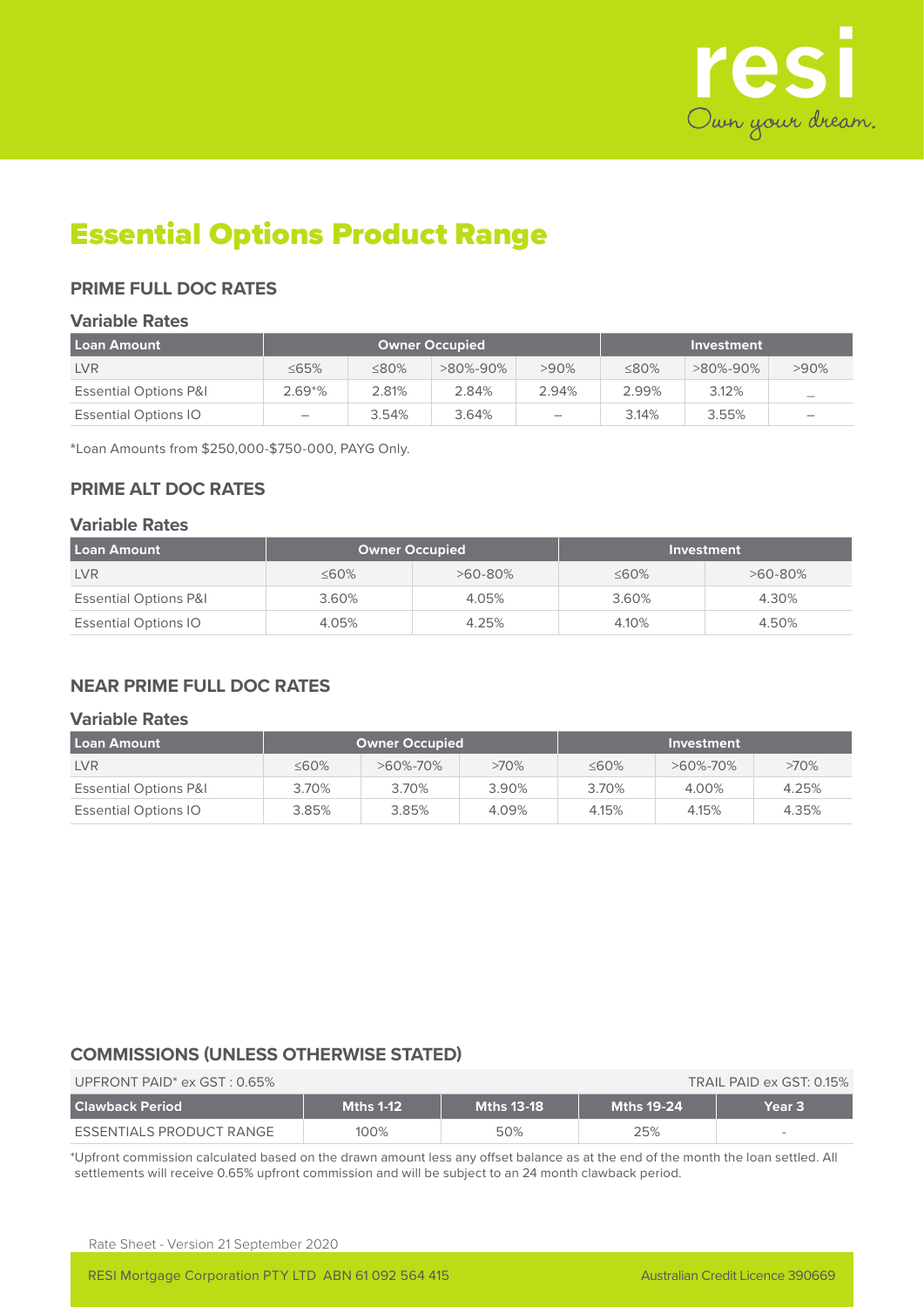

# Flexi Options Product Range

#### **Special Variable Rates\***

| <b>Product Name</b>                            | <b>Owner Occupied</b>    |                          |             | Investment     |
|------------------------------------------------|--------------------------|--------------------------|-------------|----------------|
| <b>LVR</b>                                     | $\leq 90\%$              | $>90\%$                  | $\leq 80\%$ | $>80\% - 90\%$ |
| Flexi Options Variable Home Loan (P&I) Special | 2.77%                    | $\overline{\phantom{a}}$ | 3.09%       | 3.09%          |
| Flexi Options Variable Home Loan (IO) Special  | $\overline{\phantom{0}}$ | $\overline{\phantom{a}}$ | 3.34%       | 3.34%          |

## **Special Fixed Rates\***

| <b>Product Name</b>                   | <b>Owner Occupied</b> |                                 |                | Investment |
|---------------------------------------|-----------------------|---------------------------------|----------------|------------|
| Flexi Options Fixed Home Loan Special | P&I                   | IO                              | <b>P&amp;I</b> | IО         |
| 1 year                                | 2.52%                 |                                 | 2.69%          | 2.89%      |
| 2 year                                | 2.52%                 |                                 | 2.69%          | 2.89%      |
| 3 year                                | 2.57%                 | $\hspace{0.1mm}-\hspace{0.1mm}$ | 2.74%          | 2.94%      |

\*Specials - Max 90% LVR inclusive of LMI (NO capitalisation to take LVR over 90%). If LMI is to be capped resulting in LVR greater than 90%, where policy allows, then standard rate to apply.

#### **Standard Variable Rates**

| <b>Product Name</b>                    | <b>Owner Occupied</b> |                          |                          | Investment  |                          |  |
|----------------------------------------|-----------------------|--------------------------|--------------------------|-------------|--------------------------|--|
| <b>LVR</b>                             | $\leq 80\%$           | $>80\% - 90\%$           | $>90\%$                  | $\leq 80\%$ | $>80\% - 90\%$           |  |
| Flexi Options Variable Home Loan (P&I) | 3.17%                 | 3.37%                    | 3.37%                    | 3.52%       | 3.72%                    |  |
| Flexi Options Variable Home Loan (IO)  | 4.22%                 | $\overline{\phantom{a}}$ | $\overline{\phantom{a}}$ | 3.77%       | $\overline{\phantom{a}}$ |  |

## **Standard Fixed Rates**

| <b>Product Name</b>                       | <b>Owner Occupied</b> |       |                | <b>Investment</b> |
|-------------------------------------------|-----------------------|-------|----------------|-------------------|
| Flexi Options Fixed Home Loan (P&I or IO) | <b>P&amp;I</b>        | IO    | <b>P&amp;I</b> | IO                |
| 1 year                                    | 2.63%                 | 3.00% | 2.80%          | 3.00%             |
| 2 year                                    | 2.63%                 | 3.00% | 2.80%          | 3.00%             |
| 3 year                                    | 2.68%                 | 3.05% | 2.85%          | 3.05%             |
| 4 year                                    | 3.05%                 | 3.55% | 3.35%          | 3.55%             |
| 5 year                                    | 3.05%                 | 3.55% | 3.35%          | 3.55%             |

Maximum 80% LVR for all new vacant land and construction loans.

## **COMMISSIONS (UNLESS OTHERWISE STATED)**

|                        | UPFRONT PAID <sup>*</sup> ex GST |       |
|------------------------|----------------------------------|-------|
| All Flexi Option Loans | ገ 65%                            | 2.15% |

| l Clawback Period           | <b>Mths 1-6</b> | Mths 6-12 $^{\rm h}$ | Mths 13-18 Mths 19-24 |                          | Year 3                   |
|-----------------------------|-----------------|----------------------|-----------------------|--------------------------|--------------------------|
| FLEXI OPTIONS PRODUCT RANGE | 100%            | 100%                 | 50%                   | $\overline{\phantom{a}}$ | $\overline{\phantom{a}}$ |

\*Upfront commission calculated based on the drawn amount less any offset balance as at the end of the month the loan settled. All settlements will receive 0.65% upfront commission and will be subject to an 18 month clawback period.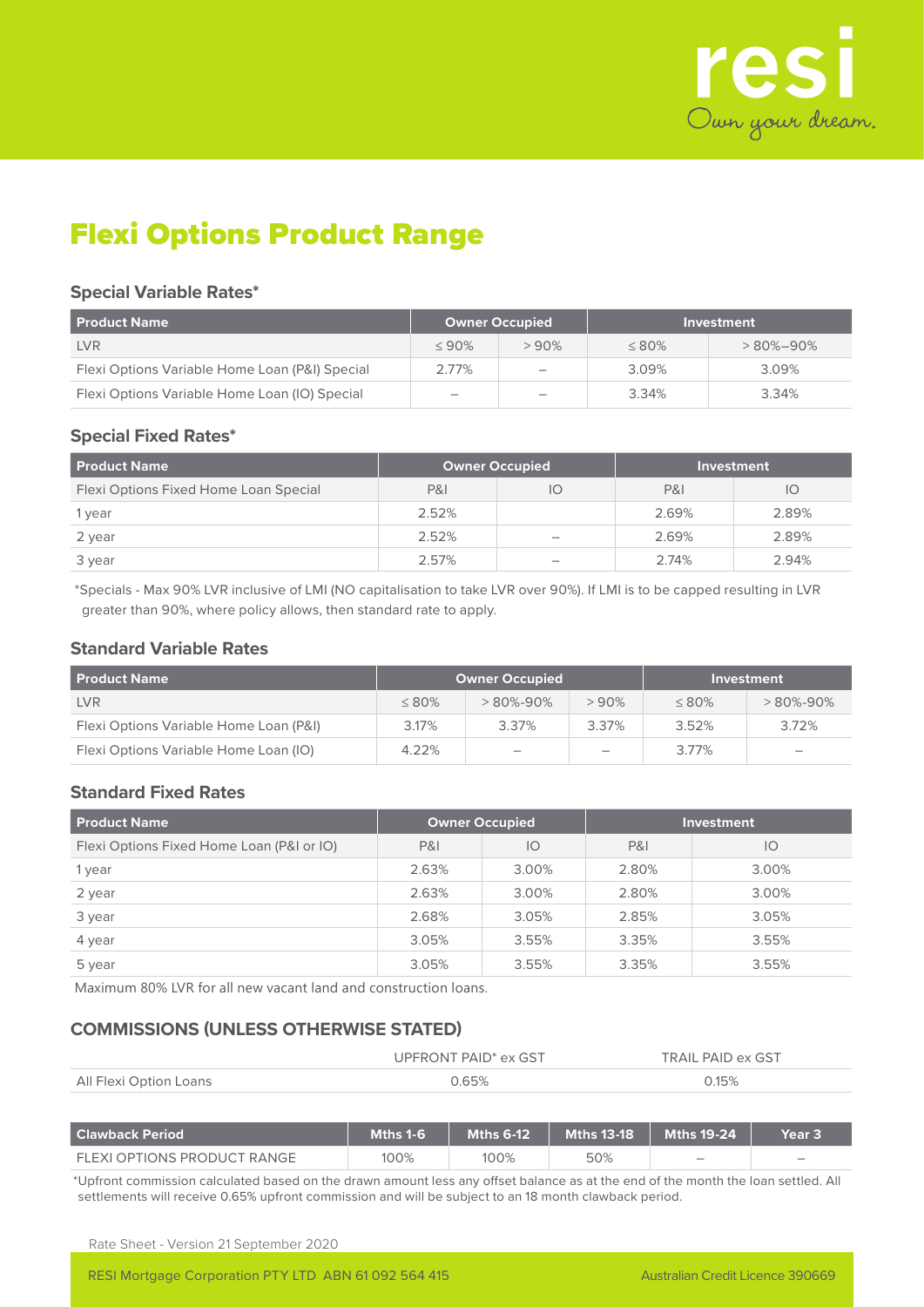

# Agility Product Range

## **PRIME HOME LOAN RATES**

| <b>Product Name</b>             | <b>Owner Occupied</b> |       | <b>Investment</b> |           |  |
|---------------------------------|-----------------------|-------|-------------------|-----------|--|
|                                 | P&I                   | IO    | <b>P&amp;I</b>    | <b>IO</b> |  |
| Agile Full Doc $\leq 70\%$ LVR  | 3.07%                 | 3.27% | 3.37%             | 3.57%     |  |
| Agile Full Doc ≤80% LVR         | 3.17%                 | 3.37% | 3.47%             | 3.67%     |  |
| Agile Full Doc ≤ 90% LVR        | 3.44%                 |       | 3.74%             |           |  |
| Agile Full Doc > 90% LVR        | 3.64%                 |       | 3.94%             |           |  |
| Agile No LMI 85%                | 4.04%                 |       | 4.34%             | 4.49%     |  |
| Agile Non Gen Savings ≤95% LVR  | 4.04%                 |       |                   |           |  |
| Agile Non Gen Savings > 95% LVR | 4.75%                 |       |                   |           |  |
| Agile Alt Doc $\leq 70\%$ LVR   | 4.11%                 | 4.26% | 4.41%             | 4.56%     |  |
| Agile Alt Doc > 70% LVR         | 4.21%                 | 4.36% | 4.51%             | 4.66%     |  |

## **SPECIALIST HOME LOAN RATES**

|                                | <b>LVR</b>     |            |                       |            |                |    |                |    |  |
|--------------------------------|----------------|------------|-----------------------|------------|----------------|----|----------------|----|--|
| FULL DOC Owner Occupied*       | $\leq 0.70\%$  |            | $\leq$ 0.80%          |            | $\leq$ 0.85%   |    | $\leq 0.90\%$  |    |  |
|                                | <b>P&amp;I</b> | IO         | <b>P&amp;I</b>        | IO         | <b>P&amp;I</b> | IO | <b>P&amp;I</b> | IO |  |
| Agile Clear FullDoc Home Loan  | $3.87\%$ #     | $4.02\%$ # | $4.09\%$ <sup>#</sup> | $4.24\%$ # | 5.74%          | –  | 6.44%          |    |  |
| Agile Plus FullDoc Home Loan   | 5.59%          | 5.74%      | 6.12%                 | 6.27%      | 6.69%          |    |                |    |  |
| Agile Assist FullDoc Home Loan | 6.52%          | 6.67%      | 7.17%                 | 7.32%      | 8.04%          |    |                |    |  |

|                                 | <b>LVR</b>            |          |                       |        |                |                          |                          |    |  |
|---------------------------------|-----------------------|----------|-----------------------|--------|----------------|--------------------------|--------------------------|----|--|
| <b>ALT DOC Owner Occupied *</b> | $\leq 0.70\%$         |          | $\leq 0.80\%$         |        | $\leq$ 0.85%   |                          | $\leq 0.90\%$            |    |  |
|                                 | <b>P&amp;I</b>        | IO       | <b>P&amp;I</b>        | IO     | <b>P&amp;I</b> | IO                       | <b>P&amp;I</b>           | IO |  |
| Agile Clear AltDoc Home Loan    | $4.27\%$ <sup>#</sup> | $4.42\%$ | $4.74\%$ <sup>#</sup> | 4.89%# | 5.94%          | $\overline{\phantom{a}}$ | 6.64%                    |    |  |
| Agile Plus AltDoc Home Loan     | 5.90%                 | 6.05%    | 6.90%                 | 7.05%  | 7.47%          |                          | $\overline{\phantom{a}}$ |    |  |
| Agile Assist AltDoc Home Loan   | 6.85%                 | 7.00%    | 7.70%                 | 7.85%  | 8.77%          |                          |                          |    |  |

\* NOTE: For Investment Loans add 0.30% to all above rates

# Upfront paid ex GST: 0.65%

## **COMMISSIONS (UNLESS OTHERWISE STATED)**

| UPFRONT PAID <sup>*</sup> ex GST: 0.70%<br>TRAIL PAID ex GST: 0.15% |          |                  |                          |                   |                          |  |  |
|---------------------------------------------------------------------|----------|------------------|--------------------------|-------------------|--------------------------|--|--|
| <b>Clawback Period</b>                                              | Mths 1-6 | <b>Mths 6-12</b> | <b>Mths 13-18</b>        | <b>Mths 19-24</b> | Year 3                   |  |  |
| Agility – Prime Lending                                             | 100%     | 100%             | 75%                      | 50%               | 25%                      |  |  |
| Agility – Specialist Lending                                        | 50%      | 50%              | $\overline{\phantom{a}}$ |                   | $\overline{\phantom{a}}$ |  |  |

\*Upfront commission will be based on the approved loan amount net any redraw and offset, calculated at the end of the month in which the loan settles. Special rates for Agile Clear available until further notice.

Rate Sheet - Version 21 September 2020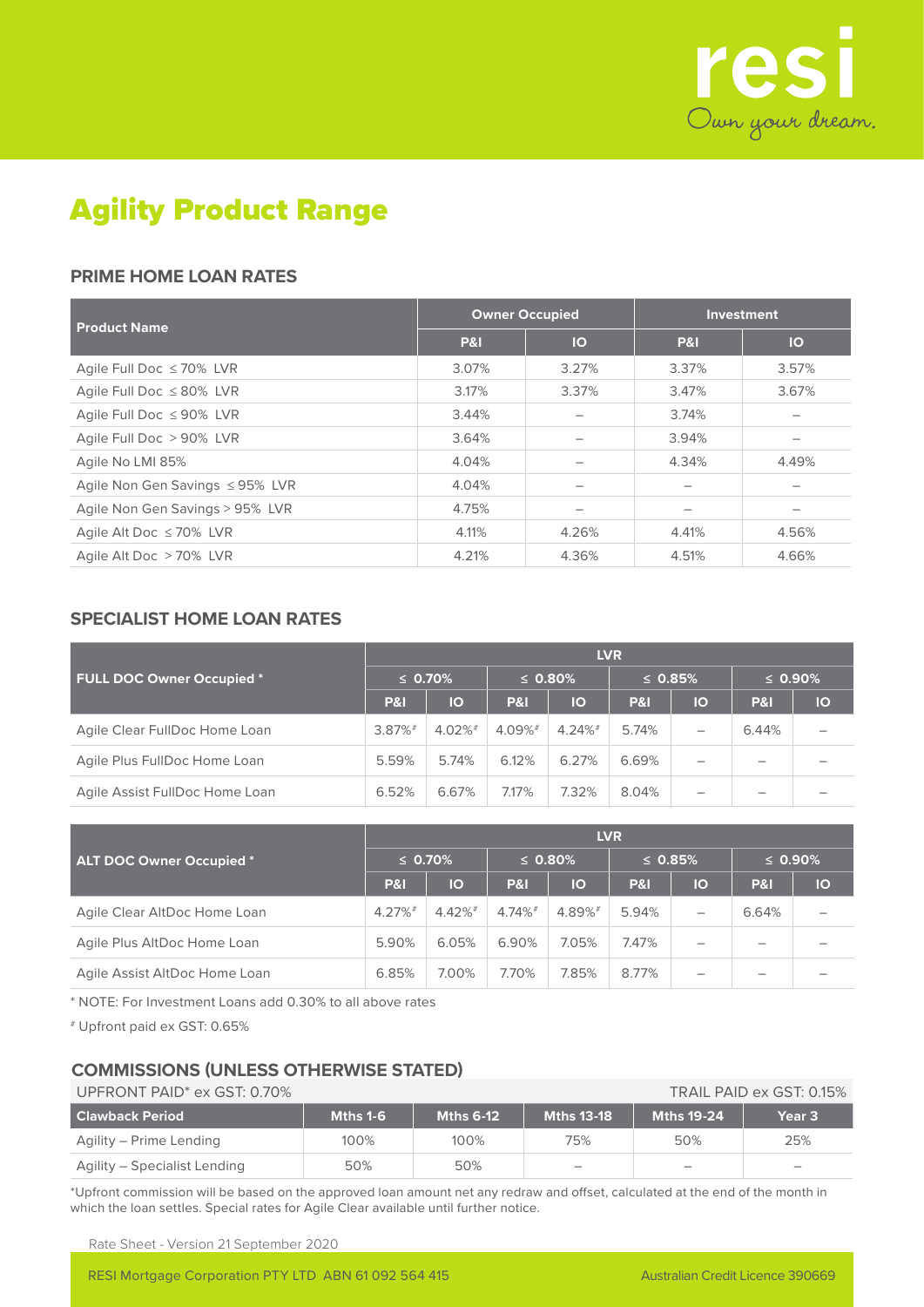

## Renew/Restart Product Range

## **RENEW RESTART:**

**Prime:** No risk fee up to 85% for OO Full Doc

|                                                        | <b>LVR</b> |           |           |       |       |          |                                                   |          |  |  |
|--------------------------------------------------------|------------|-----------|-----------|-------|-------|----------|---------------------------------------------------|----------|--|--|
| <b>Product Name</b>                                    | $0 - 55%$  | 55.01-65% | 65.01-70% |       |       |          | 70.01-75% 75.01-80% 80.01-85% 85.01-90% 90.01-95% |          |  |  |
| Renew Full Doc<br><b>Owner Occupied P&amp;I Only</b>   | 2.84%      | 2.84%     | 2.84%     | 2.98% | 3.08% | 3.38%    | 3.68%                                             | 3.98%    |  |  |
| <b>Renew Ultra Full Doc</b>                            | 3.34%      | 3.34%     | 3.34%     | 3.48% | 3.58% | 3.88%    | 4.18%                                             | 4.48%    |  |  |
| Renew Alt Doc<br><b>Owner Occupied P&amp;I Only</b>    | 3.84%      | 3.84%     | 3.84%     | 3.98% | 4.08% | X        | X                                                 | $\times$ |  |  |
| Renew Ultra Alt Doc                                    | 4.34%      | 4.34%     | 4.34%     | 4.48% | 4.58% | $\times$ |                                                   |          |  |  |
| Renew Near Prime Full Doc                              | 3.79%      | 3.79%     | 3.79%     | 3.79% | 3.79% | 4.92%    | 5.32%                                             | 5.42%    |  |  |
| Renew Near Prime Ultra Full Doc                        | 4.29%      | 4.29%     | 4.29%     | 4.29% | 4.29% | 5.42%    | 5.82%                                             | 5.92%    |  |  |
| Renew Near Prime Alt Doc<br><b>Owner Occupied Only</b> | 3.89%      | 3.89%     | 3.89%     | 4.77% | 4.82% | 5.62%    | X                                                 | X        |  |  |
| Renew Near Prime Ultra Alt Doc                         | 4.39%      | 4.39%     | 4.39%     | 5.27% | 5.32% | 6.12%    | X                                                 | X        |  |  |
| <b>Restart Full Doc</b>                                | 4.95%      | 5.20%     | 5.20%     | 5.30% | 5.60% | $\times$ | X                                                 | X        |  |  |
| <b>Restart Ultra Full Doc</b>                          | 5.75%      | 6.00%     | 6.00%     | 6.10% | 6.40% | X        | X                                                 | X        |  |  |
| <b>Restart Alt Doc</b>                                 | 5.95%      | 6.10%     | 6.20%     | 6.30% | 6.60% | $\times$ | X                                                 | X        |  |  |
| <b>Restart Ultra Alt Doc</b>                           | 6.75%      | 6.90%     | 7.00%     | 7.10% | X     | X        | X                                                 | X        |  |  |

Mortgage Risk fees: These apply for all interest rate cells highlighted above. Maximum LVR where security is vacant land is 65% inclusive of fees.

## **COMMISSIONS (UNLESS OTHERWISE STATED)**

| <b>PRODUCT</b>                             |       | <b>UPFRONT PAID* ex GST</b> |                  |                   | <b>TRAIL PAID ex GST</b> |                   |  |  |
|--------------------------------------------|-------|-----------------------------|------------------|-------------------|--------------------------|-------------------|--|--|
| Prime                                      |       | 0.65%                       |                  |                   | 0.15%                    |                   |  |  |
| Near Prime                                 | 0.65% |                             |                  |                   | 0.15%                    |                   |  |  |
| Specialist                                 | 0.65% |                             |                  |                   | 0.15%                    |                   |  |  |
| <b>Clawback Period</b>                     |       | Mths $1-6$                  | <b>Mths 6-12</b> | <b>Mths 13-18</b> | Mths 19-24               | Year <sub>3</sub> |  |  |
| Renew (Prime) Product Range                |       | 100%                        | 100%             | 50%               |                          |                   |  |  |
| Renew (Near Prime) & Restart Product Range |       | 100%                        | 75%              | 50%               |                          |                   |  |  |

\* Upfront commission payments calculated at the time of settlement, based on loan amount net of offset and redraw.